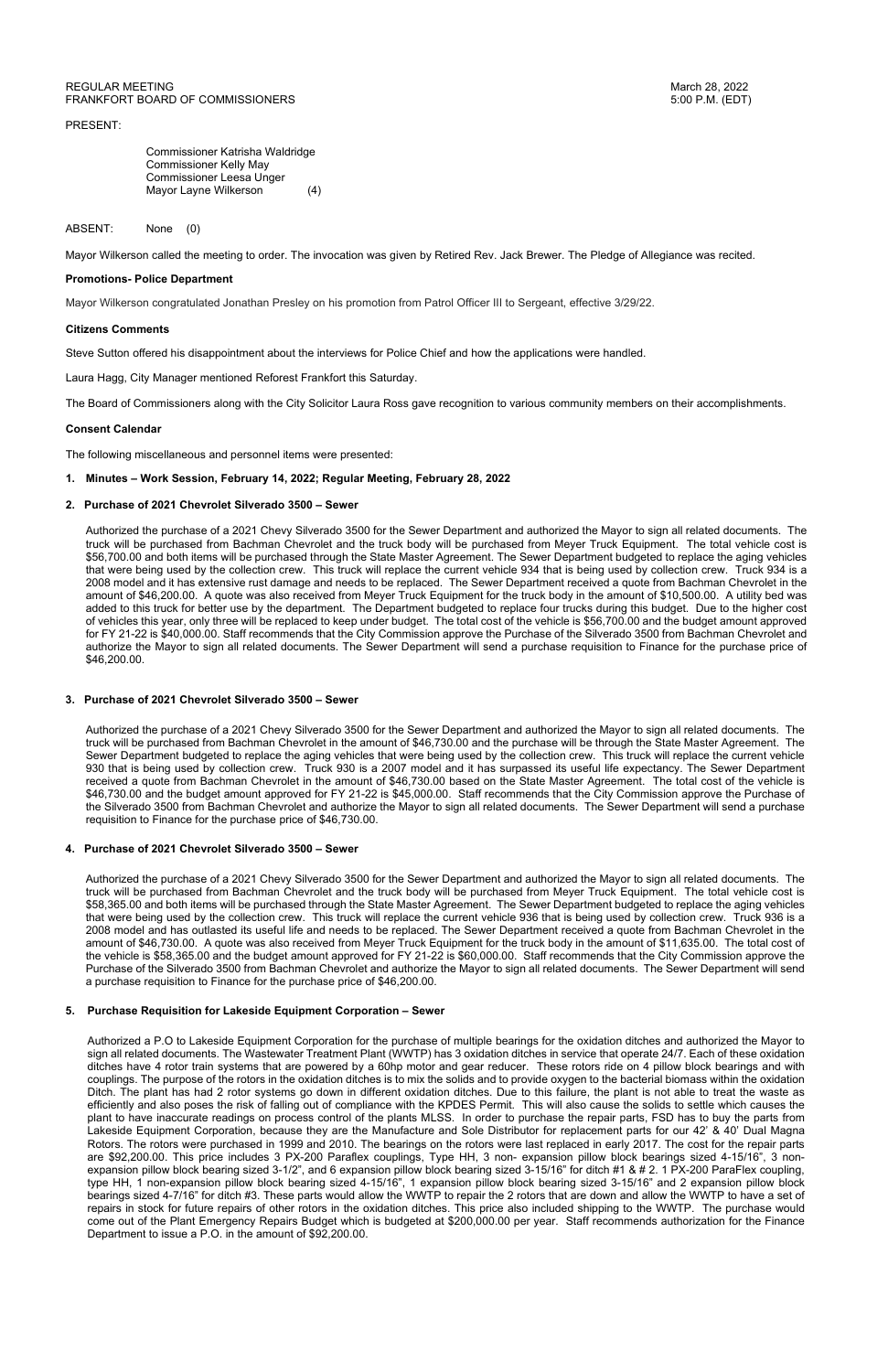## **6. Professional Services Agreement with Otis Engineering - Sewer**

Authorized a Professional Services Agreement with Otis Engineering to provide Engineering Services related to obtaining easements on various projects and authorized the Mayor to sign all related documents. The Frankfort Sewer Department has been working with Otis Engineering for many years and has developed a great working relationship. Due to the large number of easement acquisitions required for upcoming projects, FSD needs additional manpower assistance to keep the projects on schedule. Since FSD & Otis Engineering communicate very well together this agreement will streamline the process for obtaining easements for our projects. Approve Professional Services Agreement with Otis Engineering in the amount of \$ 20,000.00 to Otis Engineering. Sewer Department will send a requisition to Finance in the amount of \$20,000.00.

## **7. Mowing Contract Renewal —T's Lawn Care – Sewer**

Authorized a contract extension with T's Lawn Care and authorized the Mayor to sign all related documents. The Sewer Department bid advertisement was issued for mowing services on December 8, 2019 and 4 responses were received December 18, 2019. T's Lawn Care, LLC was determined to be lowest evaluated contractor and thus chosen for the contract.

The Extended Bids are as follows:

| <b>Bid Tabulation Sheet</b> |                    |       |             |  |  |
|-----------------------------|--------------------|-------|-------------|--|--|
| City of Frankfort           |                    |       |             |  |  |
| Project:                    | Parks & Sewer      |       |             |  |  |
|                             | Mowing             |       |             |  |  |
| Bid Number: 219203-81       | Date: December 18, |       |             |  |  |
|                             | 2019               |       |             |  |  |
|                             |                    |       |             |  |  |
| <b>Bidders Name:</b>        | Amount             | Local | Local Price |  |  |
| T's Lawn Care, LLC          | \$33,975.00        | Yes   | \$32,276.25 |  |  |
| <b>Stans Lawn Care</b>      | \$38,950.00        | No    |             |  |  |
| Leisure Lawn & Landscaping  | \$32,300.00        | No.   |             |  |  |
| <b>McClains</b>             | \$37,135.00        | Yes   | \$35,278.25 |  |  |
|                             |                    |       |             |  |  |

The contract can be extended up to 3 times with a renewal each year. This would be the first extension of the contract and thus it would have a possible two more one year extensions. The contract is based on an estimated number of mowings per year so we would request a Purchase Order for \$35,000.00 in case there is a need for a couple extra rounds of mowing. This contract will keep the pump stations and treatment plant grass cut while allowing city personnel to work on maintenance and operations. Funding for this contract is budgeted with a budget of \$35,000.00 in FY 22-23 Budget. Staff recommends that the City Commission approve the Mowing contract and authorize the Mayor to sign all related documents. The Sewer Department will request a \$35,000.00 Purchase Order for T's Lawn Care.

## **8. Amendment #1 to Construction Contract with Buchanan Contracting, Inc. for Walmart Sanitary Sewer Replacement Project – Sewer**

TOTAL Aulick Chemical Solutions  $$276,290.00$ Evoqua Water Technologies  $$431,874.00$ 

Authorized Amendment #1 to a Construction Contract with Buchanan Contracting in the amount of \$ 79,585.00 for the realignment of the gravity sewer and force main within the existing easement for the Walmart Sanitary Sewer Replacement project and authorized the Mayor to sign all related documents. During construction to replace the storm water line by a Walmart Contractor, FSD's infrastructure was damaged and must be repaired. FSD has been working with the Contractors' insurance company to provide answers for the repairs that are needed. The Board of Commissioners approved the Contract to Buchanan Contracting on June 28, 2021 for \$192,135.00. The Contractor conducted a pre-construction inspection of the recently repaired storm sewer by Walmart and noted several defects in the pipe. FSD, to mitigate against counter claims by Walmart, decided to relocate the existing gravity sewer and force main as far as possible from the existing storm line within the existing 60-foot-wide utility and drainage easement. The City then discovered the existing sanitary sewer, force main and storm sewer were constructed outside the existing easement by the original Developer. FSD will relocate the sanitary sewer and force main into the existing easement.

The additional costs to perform the work include backfill and placing flowable fill in the abandoned pipe to stabilize the parking lot.

| <b>Original Agreement</b> | \$192,135.00 |
|---------------------------|--------------|
| Amendment #1              | \$79,585,00  |
| Total                     | \$271,720.00 |

The amendment to the project will provide a functional gravity sewer and force main that is located in the existing drainage and utility easement. The cost of this amendment is \$79,585.00. This item is in the FY 21-22 budget for completion. Staff recommends approval. The Frankfort Sewer Department will initiate a purchase order requisition to the Finance Department to generate a purchase order for Buchanan Contracting in the amount of \$79,585.00.

## **9. Odor Control Annual Contract – Sewer**

Authorized a contract with Aulick Chemical Solutions to provide Odor Control Services to the City of Frankfort Sewer Department and for the Mayor to sign all related documents. The Frankfort Sewer Department has 10 pump stations that odor control is required to protect the City's infrastructure and to protect staff. The contract is broken down into two parts. The first part of the contract is for the equipment and chemicals to be supplied by the winning bidder. The second portion is to monitor and respond to any odor complaints that come in throughout the year. This part is done by continuously monitoring specific locations for H2S and adjust the chemical feed to correct any issues that are found. Publication of the bid was placed in The State Journal and on the DemandStar Network on December 19th and 20th respectfully. The Sewer Department received bids on December 29, 2021. The bids are listed below:

Odor Control is in the FY21-22 budget and is budgeted at \$350,000.00 per year. Staff recommends that the Mayor and City Commission approve the Odor Control Contract with Aulick Chemical Solutions. Once approved FSD will send a P.O. Requisition to Finance for the budgeted amount of \$350,000.00.

#### **10. Amendment #1 Miami Trails Sewer Project – Sewer**

Authorized Amendment #1 to the Professional Services Agreement with Hazen for Construction Administration and Resident Project Representation for the Miami Trails Sanitary Sewer Project and for the Mayor to sign all related documents. A Preliminary Engineering Report (PER) was completed in 2020 to replace or eliminate the Miami Trails pump station. The conclusion of the PER was a recommendation to eliminate the MTPS by use of a new gravity sewer to take the MTPS flow directly to the Chinook PS. This project will eliminate one pump station and provide better service in that area. The Miami Trails Sanitary Sewer project will install approximately 3,300 LF of 12-inch gravity sanitary sewer and eliminate FSD's Miami Trails Pump Station. FSD is entering into the construction phase of this project and this amendment will allocate funds for the Construction Administration and Resident Project Representation. Staff recommends the City Commission approve the Amendment #1 with Hazen for construction administration and RPR in the amount of \$219,800.00. The Sewer Department will send a requisition to Finance in the amount of \$219,800.00.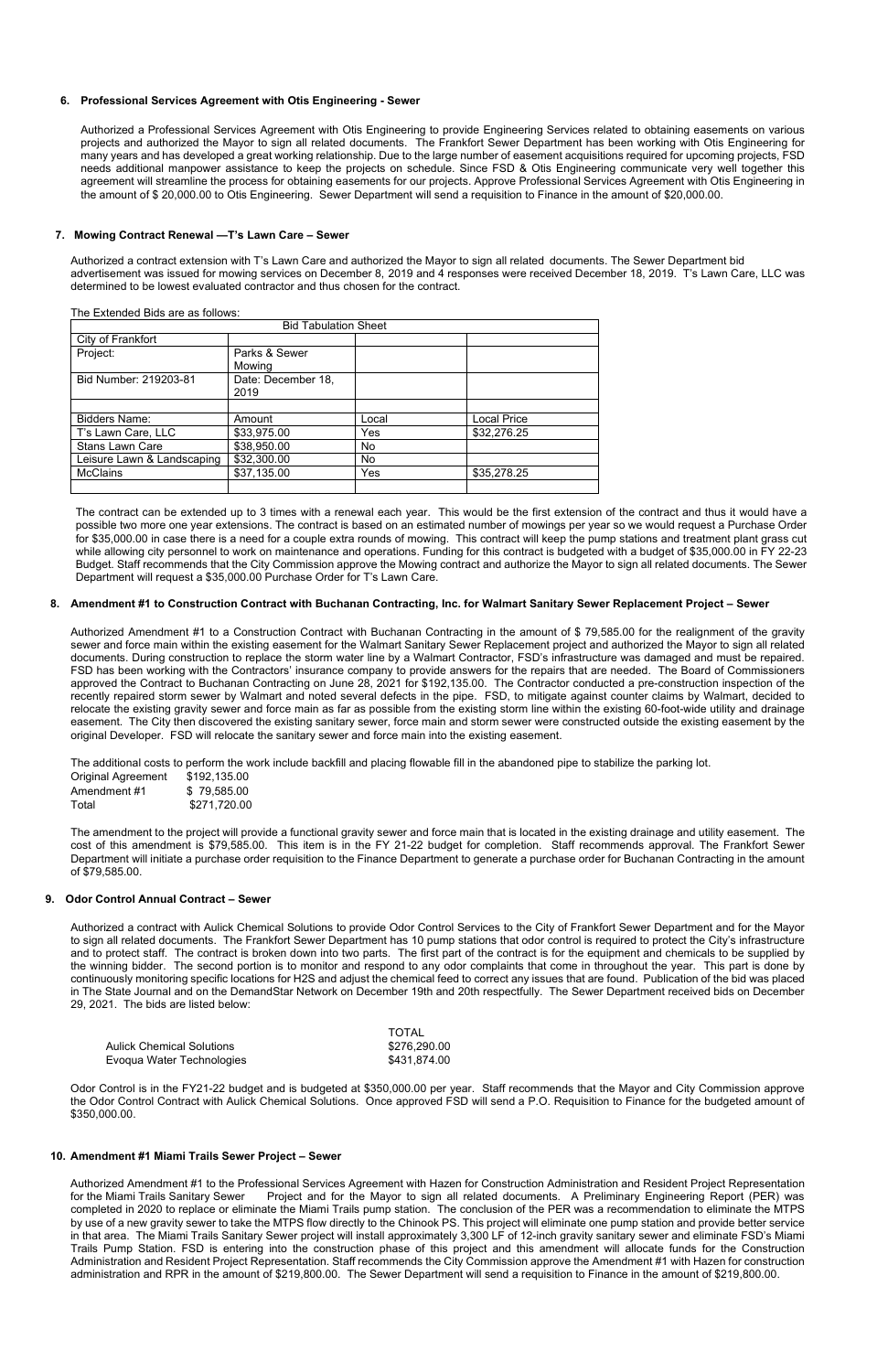#### **11. Construction Contract with Herrick Company, Inc. for WWTP Blower Installation – Sewer**

Authorized a construction contract with Herrick and for the Mayor to sign all related documents. The City of Frankfort WWTP is in need of multiple upgrades in the near future. The blowers for the plant digesters have been rebuilt multiple times and multiple blowers have gone down. The Commission approved the direct purchase of the blowers in August 2021 and they are expected to arrive later this month. The Frankfort Sewer Department opened construction bids on January 25, 2022. We received a total of three bids and Herrick Company, Inc. was determined to be the lowest qualified bidder. Below is a list of bidders and the amounts:

| Herrick Company, Inc  | \$701,670.00 |
|-----------------------|--------------|
| Pace Contracting, LLC | \$890,120.00 |
| SI, Inc.              | \$958,226.00 |

Staff recommends the City Commission approved the construction contract with Herrick Company, Inc. in the amount of \$701,670.00.

#### **12. Authorized a Lease Agreement with the Franklin County Clerk's Office to Utilize the Former Plant Board Building at 317 West Second Street for Election Related Services.**

#### **13. Kentucky E-bike Adventures Lease Agreement – Public Works**

Authorized a lease agreement with Kentucky E-bike Adventures to set up at Riverview Park and rent e-bikes, and for the Mayor to sign all related documents. Kentucky E-bike Adventures, LLC is a new business that is requesting to set up a trailer with several e-bikes for rent at Riverview Park. Customers will be able to rent e-bikes from 11:00 am to 5:00 pm on Saturdays and Sundays from March through November. The attached lease agreement identifies a 1-year lease renewable for up to 5 years. The business will pay an annual fee and the first year's fee has been received. The first weekend for business is scheduled for April 2nd and 3rd, 2022. Staff recommends approval of the lease agreement for Kentucky e-bikes Adventures, LLC to begin an e-bike rental business located at the Riverview Park, and for the Mayor to sign all related documents.

#### **14. 2022 Recycling Grant - Grants/Public Works/Solid Waste**

Authorized the submission of a 2022 - 2023 Kentucky Recycling Grant Application to the Kentucky Division of Waste Management-Recycling Assistance Section for costs related to recycling such as equipment, advertising and educational materials and authorized the Mayor to sign all grant documents. The City offers recycling services to the community and the quantity is continually increasing due to greater public awareness. The state has a Recycling Grant Program that can aid in recycling costs. The Solid Waste Department would like to apply for funds for equipment including 296 (18 gallon) Recycling Bins as well as Advertising and Educational materials which total costs will not exceed \$21,550.00. The city is required to have a 25% match for the grant; however, this match can be in-kind, and Personnel costs are eligible activities. Personnel costs for Recycling exceeds \$130,000.00, which more than meets the 25% match requirement. Personnel costs exceed the 25% match requirement for the grant, there would be no additional cash match required.

#### **15. 2022 Composting Grant - Grants/Public Works/Solid Waste**

Authorized the submission of a 2022 - 2023 Kentucky Composting Grant Application to the Kentucky Division of Waste Management-Composting Assistance Section for costs related to composting such as equipment, advertising and educational materials and authorized the Mayor to sign all grant documents. The City offers composting services to the community and the quantity is continually increasing due to greater public awareness. The state has a Composting Grant Program that can aid in composting costs. The Solid Waste Department would like to apply for funds for equipment including a 3.9 yard Light Material Bucket as well as Advertising and Educational materials which total costs will not exceed \$11,986.00. The city is required to have a 25% match for the grant, however, this match can be in-kind and Personnel costs are eligible activities. Personnel costs for Composting exceeds \$110,000.00, which more than meets the 25% match requirement. Personnel costs exceed the 25% match requirement for the grant, there would be no additional cash match required.

#### **16. Payment of Yearly PVA Bill – Finance**

Authorized payment to the Franklin County Property Valuation Administrator (PVA) for providing 2021 Property Tax Assessment Roll to the City for 2021 Tax Bills. Pursuant to KRS 132.285, the City may use the PVA assessment of Frankfort properties for the purpose of creating the City's tax bills. The City, per this same statute, shall appropriate and pay annually to the PVA a set amount based on assessments, in this case \$40,000.00. With approval, the Finance Department will provide payment to Franklin County PVA in the amount of \$40,000.00. Funds are available in account 100.50.53295.

#### **17. New Auditor Contract – Finance**

Authorized the award of the audit services contract for FY22 to MCM CPAs and Advisors and authorized the Mayor to sign the contract and all other related documents. And to seek approval for four additional years provided both parties agree and extension letters are granted. These types of professional services are typically not "bid" out every year and auditors are normally hired for multiple years. By March 11, 2022, the City had received three proposals/quotes for audit services related to the upcoming audit for Fiscal Year 2022. The previous auditor, CTM, has conducted the audit since FY2015. Industry guidelines recommend rotating auditors every five years or so. The City has previously used MCM and has been pleased with their performance. The quote for these services is \$43,000 and represents the lowest quote. Staff recommends the Commission approve the FY22 audit services contract with MCM CPAs and Advisors and authorize the Mayor to sign all related documents. We also recommend the Commission approve using MCM for four additional years (beginning with FY23) provided both parties agree. Extension letters will be obtained each subsequent year (FY23-FY26).

List of CPA Firms/Quotes:

# **MCM CPAs and Advisors-\$43,000**

Blue and Company, LLC-\$53,200 Strothman and Company-\$59,000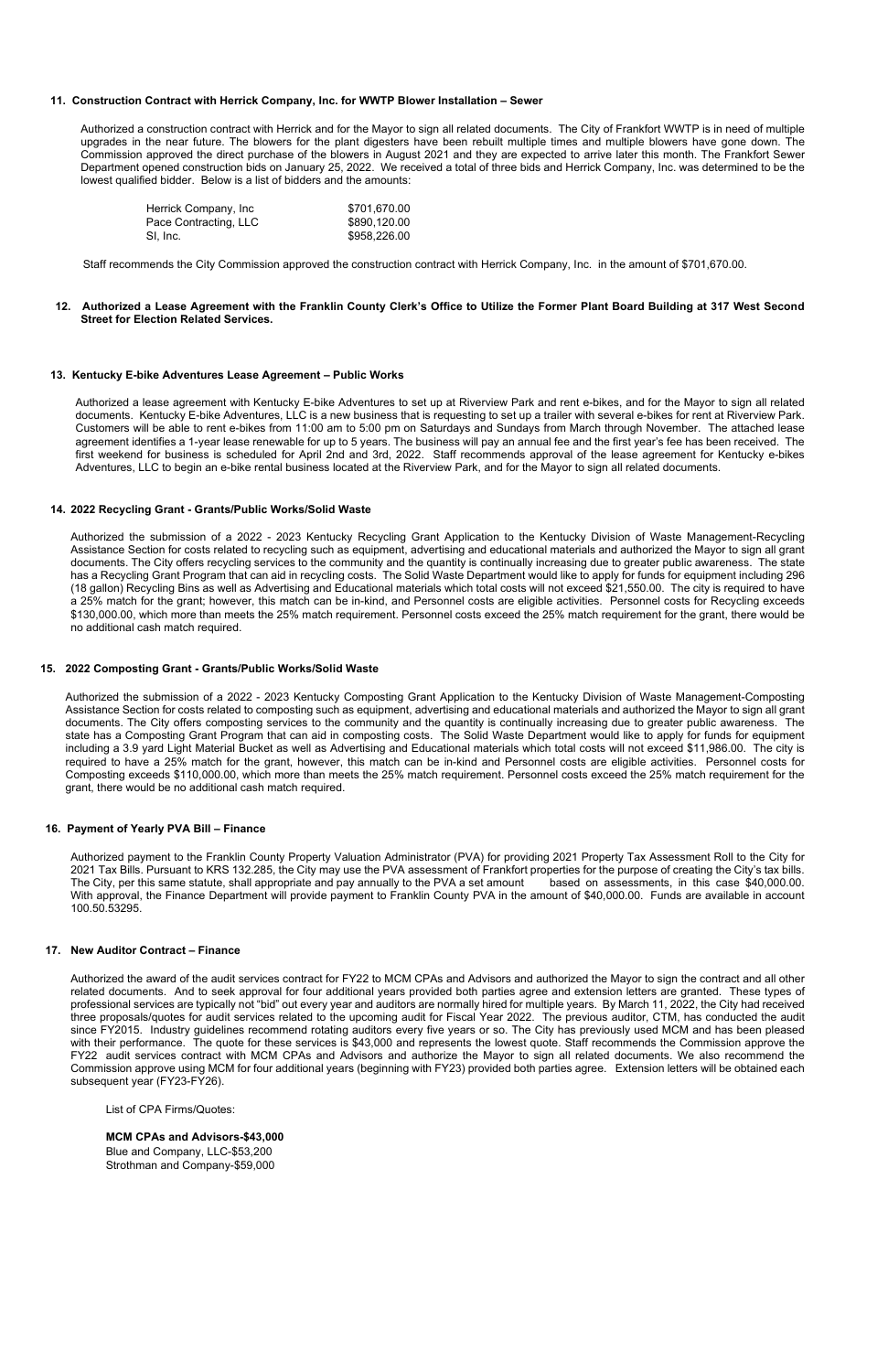#### **18. Mowing Contract – Planning**

Authorized an agreement with Matts Lawn Care to provide mowing, weed eating and bush hogging services in accordance with the stated specifications found in the City's Invitation to Bid No. 220211-70 and authorized the Mayor to sign all related documents. The previous mowing contract for the Planning Department began in 2021. The previous contractor chose to terminate the agreement in early 2022. The City advertised the latest ITB in February. The bids were tabulated by the Finance Department Purchasing Division and Matt's Lawn Care was the low bid. The contract has been reviewed by staff and Matt Wilburn with Matt's Lawn Care has already signed the document. Staff recommends approval.

#### **19. Walmart Local Community Grant – Police**

Authorized the Police Department to apply for the 2022 Walmart Local Community Grant for the purchase of child safety seats and to allow the Mayor to sign all related documents. Walmart has grant funds available under the Local Community Grant to support public safety programs through training or equipment, and to improve local communities for the benefit of low-income individuals and families in the local service area. The funds will be used to purchase child safety seats to be distributed as needed to low-income families, and to certify officers as car seat technicians. The certification would allow officers to install child safety seats and conduct free in-person car seat safety checks. The Walmart Local Community Grant will provide up to \$5,000 for the purchase of child safety seats and training. The certification of four (4) officers will cost approximately \$1,200. The additional funds will be used to purchase child safety seats for distribution to families in need. Staff recommends approval of the request to file the application for the Walmart Local Community Grant and direct the Mayor to sign all related documents.

#### **20. Gemini Analyzer Bid Acceptance – Fire**

Authorized the acceptance of a bid by Thermo Scientific Portable Analytical Instruments, Inc. for the purchase of a Gemini Handheld Raman and FTIR analyzer in the amount of \$93,690 and authorized the Mayor to sign all related documents. During the Board of Commissioners meeting on April 26, 2021, the Board authorized the Fire Department to apply for the 2021 Kentucky Homeland Security (KOHS) grant in the amount of \$107,500 for the replacement purchase of hazmat monitoring devices. The department received notice in January of 2022 of KOHS grant award. After grant execution, an invitation to bid for the first half of the project was developed and published with a bid opening date of March 16, 2022. The invitation to bid, bid # 2212201-42, was published in accordance with current practices by the Finance Department and received three (3) bids, with only one (1) bid meeting full intent and specifications. The scope of bid will result in the replacement of an outdated and unusable handheld analyzer for hazmat operations. While the bid did come in slightly higher than originally quoted during grant application, the equipment underwent price increases due to the length of time from original price quoting – nearly one year to date of original quotes and grant application – and a change in warranty coverage for the piece of equipment. The Bid has been reviewed for compliance and meets all requirements and specifications. A budget amendment was completed earlier this FY to cover the expense of this grant in the amount of \$107,500. These funds are available in our current equipment budget. Staff recommends the Board of Commissioners approve a bid by Thermo Scientific Portable Analytical Instruments, Inc. for the purchase of a Gemini Handheld Raman and FTIR analyzer in the amount of \$93,690 and authorize the Mayor to sign all related documents

#### **21. Shop Local Frankfort Gift Card Program -Special Projects**

In March 2021, the City of Frankfort launched the Shop Local Frankfort gift card program. Since that time, the City allocated \$100,000 for giveaway programs and has used approximately \$76,000 of that initial investment. The following is a proposal for utilizing the remaining unspent funds. The Shop Local Frankfort gift card program is run through the online platform Yiftee. Any customer-based business with 50 employees or less, majority locally owned, and located with city limits was eligible to participate in the program at no cost to the business. Customers may purchase gift cards at any time and in any amount through an online platform. Currently, there are 45 businesses registered on the Shop Local Frankfort program, and a total of \$113,785 has been spent in the local economy through the program. As part of the comprehensive COVID-19 business assistance plan, the Board of Commissioners voted to allocate \$100,000 to the Shop Local Frankfort program. These funds have been used for two giveaway programs, one in the form of 4,000 individual \$25 gift cards that were distributed through a free online giveaway, and the other through a buy one get one matching program. This current matching program expires April 1, 2022. It is estimated that \$20,000-\$23,000 will be returned to the City from the initial \$100,000 investment.

The Special Projects Department proposes to use the remaining unspent city funds to purchase gift cards to be distributed to students of Kentucky State University. With this proposal, the City would purchase \$25 gift cards (total amount pending final unspent fund balance on April 2, 2022) that would be given to KSU students on the evening of Friday, April 29, 2022. This is the date of the International Jazz Festival concert co-hosted by the city in downtown Frankfort. Students will be encouraged to come to downtown Frankfort via the Thorobred Trial, use gift cards for dining and shopping downtown, and attend the concert. The gift cards will be valid for a 12 month period, and students may use them at any other point during the year as well. This proposal contributes to several city priorities and strategic plan strategies, including improving town and gown relations, utilizing connectivity throughout our community, and the city's focus on IDEA values with the connection to the International Jazz Day event. The remaining funds were already budgeted in March 2021 for the program. Any unspent funds from expired gift cards returned in one calendar year from the purchase date will be returned to the city. Staff makes the recommendation to allocate the remaining funds to the Shop Local Frankfort gift card program for the purchase of \$25 gift cards to be distributed to KSU students. City staff will work with KSU administration to distribute gift cards to students.

Note: This program was authorized by the Board of Commissioners.

#### **22. Consultant Contract for CARES Coalition – Special Projects**

Authorized a contract with the McNary Group to serve as the consultant for the Frankfort CARES Coalition, a community group made up of social service agencies in the Frankfort community that is to formalize and become a 501(c)3 organization and authorized the Mayor to sign all related documents. The Frankfort CARES Coalition is a community group with representatives from shelter and service agencies in Frankfort, local government representatives, and community members. The group was originally formed to address the issues of homelessness and shelter in the Frankfort community.

In 2020, after facing issues related to the COVID-19 pandemic, a steering committee of CARES Coalition participants was created with the intent of formalizing the Coalition and becoming a permanent nonprofit membership organization. Throughout 2021, this steering committee has met to put together a proposal for how the Coalition will operate. In December 2021, the city Board of Commissioners unanimously approved a staff request to allocate \$30,000 for contracting with a nonprofit consultant to facilitate the formalization of the coalition. Once formalized, the CARES Coalition will work to address four main goal areas: homelessness reduction, affordable housing, community advocacy, and agency trainings, which will have a broader positive impact on the community.

An RFQ was prepared and reviewed by current Coalition steering committee members and City of Frankfort legal staff in January. The RFQ was released for responses Monday, February 7 and closed Friday, February 18. The City received four responses from independent nonprofit consultants and consultant agencies. The selection committee, made up of the Project Specialist/Community Engagement, the Community Relations/Grants Manager, and a designated representative from the CARES Coalition, evaluated and scored the proposals according to the criteria in the RFQ. While all of the respondents were highly qualified for the consultant contract, the selection committee unanimously chose the McNary Group. The response met all the outlined criteria, and the respondent brings a long history of working with nonprofit organizations and coalitions, in addition to having experience specifically in the homeless and housing area, which will bring an added benefit to the CARES Coalition project. The total budgeted amount for the consultant contract is \$30,000, given in \$5,000 monthly increments over the total 6 months of the contract period. Per the contract, the start date is April 1, 2022 and ending September 30, 2022. Staff recommends approval of the consultant contract. The McNary Group was the highest scoring RFQ response, evaluated by city staff and a CARES Coalition representative.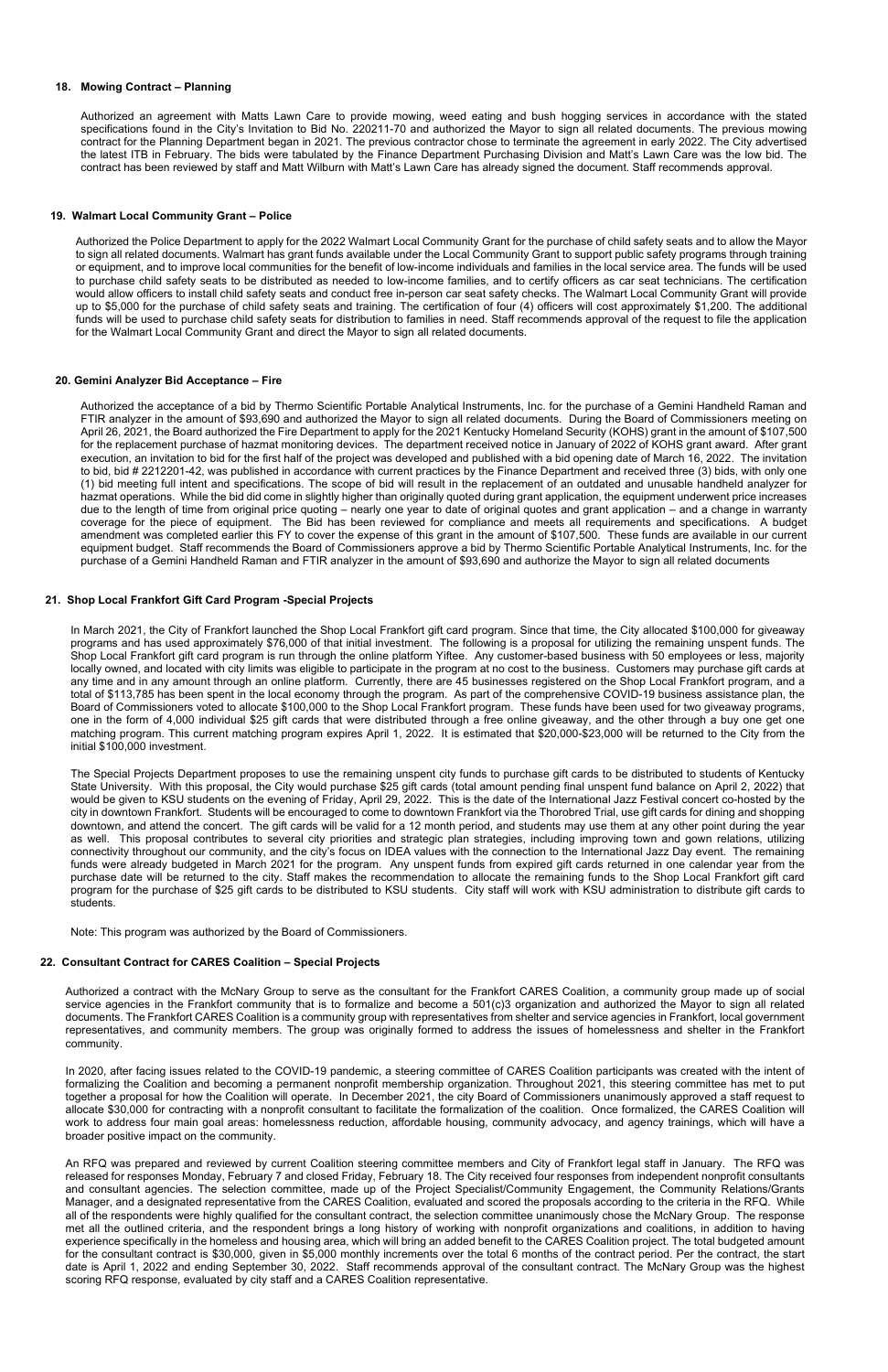## **23. Tree Canopy Plan - Phase 2**

Authorized the Parks Department to contract with Woodland Tree Care for the completion of Phase 2 of the Tree Canopy Plan and authorized the Mayor to sign all related documents. The tree plan was developed with a committee of city staff and experts to better the canopy on Frankfort's urban area. The plan has been broken down into six phases over the next three years. This will be the second phase of the plan. The canopy plan will be bid for each phase. Phase 2 had two submissions with Woodland Tree Care coming in with the lowest price as well as a closer selection of requested tree species. Staff has worked with this company and find them to be a reliable and knowledgeable company when it comes to tree care. Their safety regulations are also a plus when working with this type of project. Funds for this project are available in the Bluegrass Community Fund - The Frankfort Tree Planting Plan account (\$12,122.00) and the remaining amount will come from the Forestry budget (\$11,800.00). Total cost \$26,322.00. Staff recommends approval of Woodland Tree Care as the contracting company for the tree canopy project. Staff will contact and work closely with Woodland Tree Care for a completion date of April 30, 2022.

## **24. The following personnel items were presented:**

- Resignation of Jermaine Jackson as Plant Operator in the Sewer Department and to authorize payout of accrued leave, effective 3/1//22 (Sewer).
- Resignation of William Neiderbrach as E911 Telecommunicator I TAC in the Police/E911 Department and to authorize payout of accrued leave. effective 3/24//22 (Police/E911).
- Resignation of Billy Graves as Police Sergeant in the Police Department, effective 3/7//22 (Police).
- Appointment of Matthew Belcher in the Fire Department as Firefighter I, effective 3/15/22 (Fire).
- Appointment of Daniel Dalton in the Fire Department as Firefighter I, effective 3/15/22 (Fire).
- Appointment of Thomas Kinchen in the Fire Department as Firefighter I, effective 3/15/22 (Fire).
- Appointment of Landon Mefford in the Fire Department as Firefighter I, effective 3/15/22 (Fire).
- Appointment of Cody Steakley in the Fire Department as Firefighter I, effective 3/15/22 (Fire).
- Appointment of William Yancey in the Sewer Department as Plant Operator, effective 3/29/22 (Sewer).
- Appointment of Morris Hall in the PW/Transit Department as Transit Driver, effective 3/29/22 (PW/Transit).
- Promotion of Jonathan Presley in the Police Department from Patrol Officer III to Sergeant, effective 3/29/22 (Police).
- Resignation of Daniel Dalton as Firefighter I in the Fire Department, effective 3/23/22 (Fire).
- Resignation of Leslie O'Banion as Sewer Tech I in the Sewer Department and to authorize payout of accrued leave, effective 4/4/22 (Sewer).

- 1) General Fund-\$369,000 (aggregate total)
- 2) Transfers from General Fund-\$340,600 (aggregate total)
- Capital Improvements-\$440,600 (aggregate total)

It was moved by Commissioner Waldridge, seconded by Commissioner May, that items of the Consent Agenda be adopted. The question was put upon the motion and the roll called. Those voting in favor of the motion were Commissioners Waldridge, May, Unger and Mayor Wilkerson (4). Those voting against the motion were none (0). The motion was thereupon adopted.

#### **Boards**

#### **1. Frankfort Human Rights Commission - Reappointment of Lisa Gabbard, expiring 12-1-24.**

It was moved by Commissioner Waldridge, seconded by Commissioner Unger, to accept the Mayor's recommendation. The question was put upon the motion and the roll called. Those voting in favor of the motion were Commissioners Waldridge, May, Unger and Mayor Wilkerson (4). Those voting against the motion were none (0). The motion was thereupon adopted.

## **2. Frankfort Human Rights Commission - Reappointment of Katima Smith-Willis expiring 12-1-24.**

It was moved by Commissioner Waldridge, seconded by Commissioner Unger, to accept the Mayor's recommendation. The question was put upon the motion and the roll called. Those voting in favor of the motion were Commissioners Waldridge, May, Unger and Mayor Wilkerson (4). Those voting against the motion were none (0). The motion was thereupon adopted.

#### **3. Frankfort Human Rights Commission - Reappointment of Yolanda E. Diaz expiring 12-1-24.**

It was moved by Commissioner May, seconded by Commissioner Unger, to accept the Mayor's recommendation. The question was put upon the motion and the roll called. Those voting in favor of the motion were Commissioners Waldridge, May, Unger and Mayor Wilkerson (4). Those voting against the motion were none (0). The motion was thereupon adopted.

#### **Action Items**

## **1. First Reading**

**"AN ORDINANCE AMENDING ORDINANCE NO. 13, 2021 SERIES APPROPRIATING THE REVENUE TO BE RECEIVED BY THE CITY OF FRANKFORT FOR THE FISCAL YEAR 2021-2022"** was presented, read and sponsored by Commissioner Waldridge.Summary: This ordinance amends Ordinance No. 13, 2021 Series, appropriating the revenue to be received by the City for the Fiscal Year 2021-2022 by adding the following expenditures and transfers as noted:

## 4) Sewer Fund-\$44.946 (aggregate total)

And by adding the following revenue:

1) Capital Improvements Fund-\$100,000 (aggregate total)

#### **2. First Reading**

**"AN ORDINANCE AMENDING THE CITY OF FRANKFORT CODE OF ORDINANCES SECTION 120.02 RELATING TO LICENSING OF ESTABLISHMENTS WITHIN THE ENTERTAINMENT DESTINATION CENTER**" was presented, read and sponsored by Commissioner Waldridge. Summary: This ordinance amends Section 120.02(D) of the City of Frankfort Code of Ordinances regarding licensing and other requirements for the Entertainment Destination Center ("EDC") to establish regular weekly hours for EDC operation in addition to other permitted special events falling outside of the regular hours.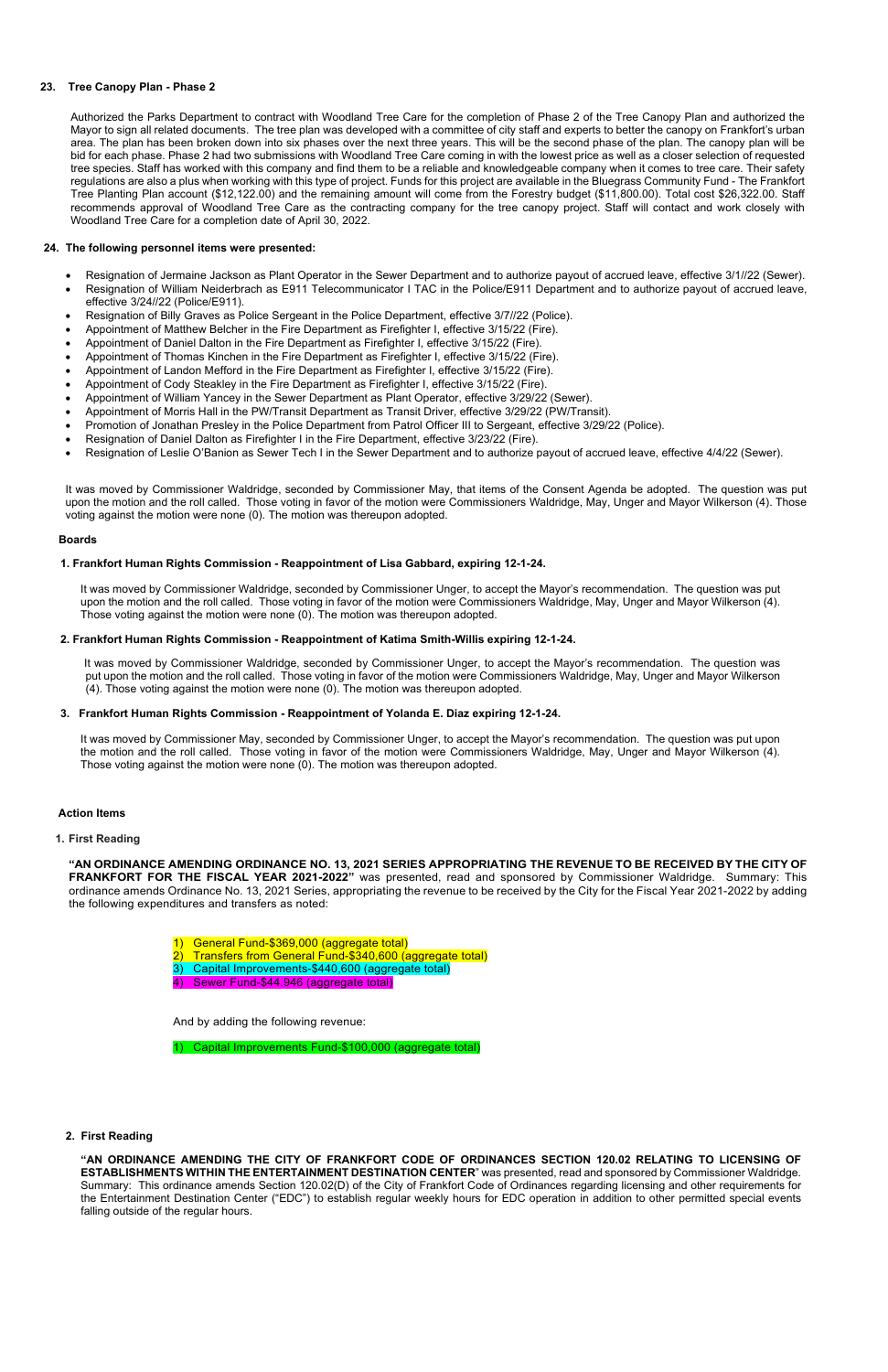## **3. "AN ORDER ESTABLISHING THE CITY OF FRANKFORT FINANCE COMMITTEE**"

The purpose of this agenda item is to seek Commission (BOC) approval to establish the City of Frankfort Finance Committee and to authorize the Mayor to sign all related documents. A Finance Committee is a practical way for the BOC to provide oversight on the government's financial resources and liabilities, annual audits, and any other conditions that may pose a threat to the financial resources of the City. It is also a good mechanism to suggest services designed to best utilize, protect, and grow not only the funds of the City of Frankfort but the City as a whole. A Finance (or Audit) Committee is very common in organizations that have Board oversight and is recommended by industry professionals. The Finance Committee will serve as an extension of the full BOC; meet periodically to discuss important financial topics; receive financial information; and report back to the full BOC. The Finance Committee will not directly supervise the Finance Director and the Director will retain autonomy to handle day to day operations of the City's finances and financial reporting. The City is on the verge of potential historic growth and change as evidenced by future build-out of Parcels B and C, the first ever issue of Industrial Revenue Bonds, transformational changing infrastructure grants from the Federal Government, Federal Consent Decree City Sewer work, and continued work on multiple plans (Downtown, Parks, Comprehensive). The City has also experienced a recent major shift in the amount of revenue received from the Commonwealth of Kentucky through occupational taxes that will most surely impact many fiscal years to come beginning with FY2024. It is more important than ever that a collective effort by city staff, city leaders and the BOC be made to ensure the City continues to move forward into the future with the type of leadership and growth the citizens of Frankfort expect and deserve. A critical, important step is the creation of the Finance Committee. Staff recommends approval.

It was moved by Commissioner Waldridge, seconded by Commissioner May, to adopt the order. The question was put upon the motion and the roll called. Those voting in favor of the motion were Commissioners Waldridge, May, Unger and Mayor Wilkerson (4). Those voting against the motion were none (0). The Order was thereupon adopted (Order No. 6, 2022 Series).

It was moved by Commissioner Waldridge for Commissioner May and Commissioner Unger to serve on the Finance Committee (motion was withdrawn). Additional discussion and vote at the April Work Session.

#### **4. City County Building Inspection MOU & Resolution**

The Division of Solid Waste is requesting approval from the Board of Commissioners to surplus one garbage truck that needs to be sold as surplus property and to authorize the Mayor to sign all related documents. The Division of Solid Waste has a truck that needs to be placed on surplus and sold through online auction. The truck has over 124,000 miles and needs repairs to the rear loading body that would be too costly to be put into a 15 year-old truck that would not be used daily. The sale of this truck would help a little in offsetting the purchasing cost of a new garbage truck this year. This truck is a 2006 Freightliner M206 with 25-yard Leach Rear loader body. COF0000850. Staff recommends that the truck be placed on surplus and sold by online auction with the proceeds returning to the general fund to help with the purchase of a new garbage truck for the Division of Solid **Waste** 

The purpose of this memorandum is for consideration and approval of the proposed temporary City County Building Inspection MOU, Resolution and to authorize the Mayor to sign all related documents. The Planning Department has reason to believe that we will be involuntarily without the services of our building inspector for a period of several months this spring. In order to ensure that we continue to provide services related to building inspections during this time I have negotiated an agreement with the County for them to temporarily provide these services. The proposed agreement will mirror the terms of the recently renegotiated agreement the City and County agreed to in order to provide electrical inspections in the City and County. Similar to the electrical agreement the proposed MOU requires the City to pay ½ of the salary and benefits of the inspector during the term we use them, in addition to \$7,500 for a vehicle allowance. The proposed MOU also allows the County to retain 25% of the City's permit fees for administrative costs. Staff recommends that the Board of Commissioners approve the MOU and authorize the Mayor to sign documents as appropriate.

 It was moved by Commissioner Waldridge, seconded by Commissioner Unger, to adopt the resolution. The question was put upon the motion and the roll called. Those voting in favor of the motion were Commissioners Waldridge, May, Unger and Mayor Wilkerson (4). Those voting against the motion were none (0). The Resolution was thereupon adopted (Resolution No. 6, 2022 Series).

#### **5. FY2023 Transportation (Transit) Grants & Resolution**

Staff requests adoption of a resolution allowing for the submission of applications for FY2023 Operating and Capital Funds and committing the Local Share associated with the applications under the Fixing America's Surface Transportation Act (FAST Act) to be filed with the Department of Transportation, United States of America. The City is required to pass one resolution to apply for funding and to commit the local share of the projects. This resolution must be adopted each year in order to apply for 5311 (Public Transportation) and 5339 (Capital) Grants. The grants local share is 50% for 5311 Operating Expenses and 20% for 5311 Administrative Expenses (Administrative Expenses cannot exceed 20% of the overall grant). The Local Share for 5339 (Capital) is 10% of the total grant. The Operating budget includes the continuation of Transit Services and the Capital request includes (5) cutaway buses for demand response and route services. This Resolution authorizes the Mayor to execute and file on behalf of the City an application with the U.S. Department of Transportation for a Section 5311 and Section 5339 Grant that provides operating and administrative to the City's Public Transit System.

#### Requested funding is below:

| Section              | 5311           | 5311           | 5339 Capital | 5311Capital  | RTAP (Training) |
|----------------------|----------------|----------------|--------------|--------------|-----------------|
|                      | Operating      | Administrative |              |              |                 |
|                      |                |                |              |              |                 |
| Federal/State        |                |                |              |              |                 |
| Share                |                |                |              |              |                 |
|                      | \$727,024.50   | \$187,157.60   | \$383,013.60 | \$383,013.60 | \$10,850.00     |
|                      |                |                |              |              |                 |
| Local Share          |                |                |              |              |                 |
|                      |                |                |              |              |                 |
|                      | \$727,024.50   | \$46,789.40    | \$95,753.40  | \$95,753.40  | \$0.00          |
|                      |                |                |              |              |                 |
| <b>Total Request</b> |                |                |              |              |                 |
|                      | \$1,454,049.00 | \$233,947.00   | \$478,767.00 | \$478,767.00 | \$10,850.00     |
|                      |                |                |              |              |                 |

It was moved by Commissioner Unger, seconded by Commissioner May, to adopt the resolution. The question was put upon the motion and the roll called. Those voting in favor of the motion were Commissioners Waldridge, May, Unger and Mayor Wilkerson (4). Those voting against the motion were none (0). The Resolution was thereupon adopted (Resolution No. 7, 2022 Series).

## **6. Surplus Order for Garbage Truck – Solid Waste**

It was moved by Commissioner Waldridge, seconded by Commissioner May, to adopt the order. The question was put upon the motion and the roll called. Those voting in favor of the motion were Commissioners Waldridge, May, Unger and Mayor Wilkerson (4). Those voting against the motion were none (0). The Order was thereupon adopted (Order No. 7, 2022 Series).